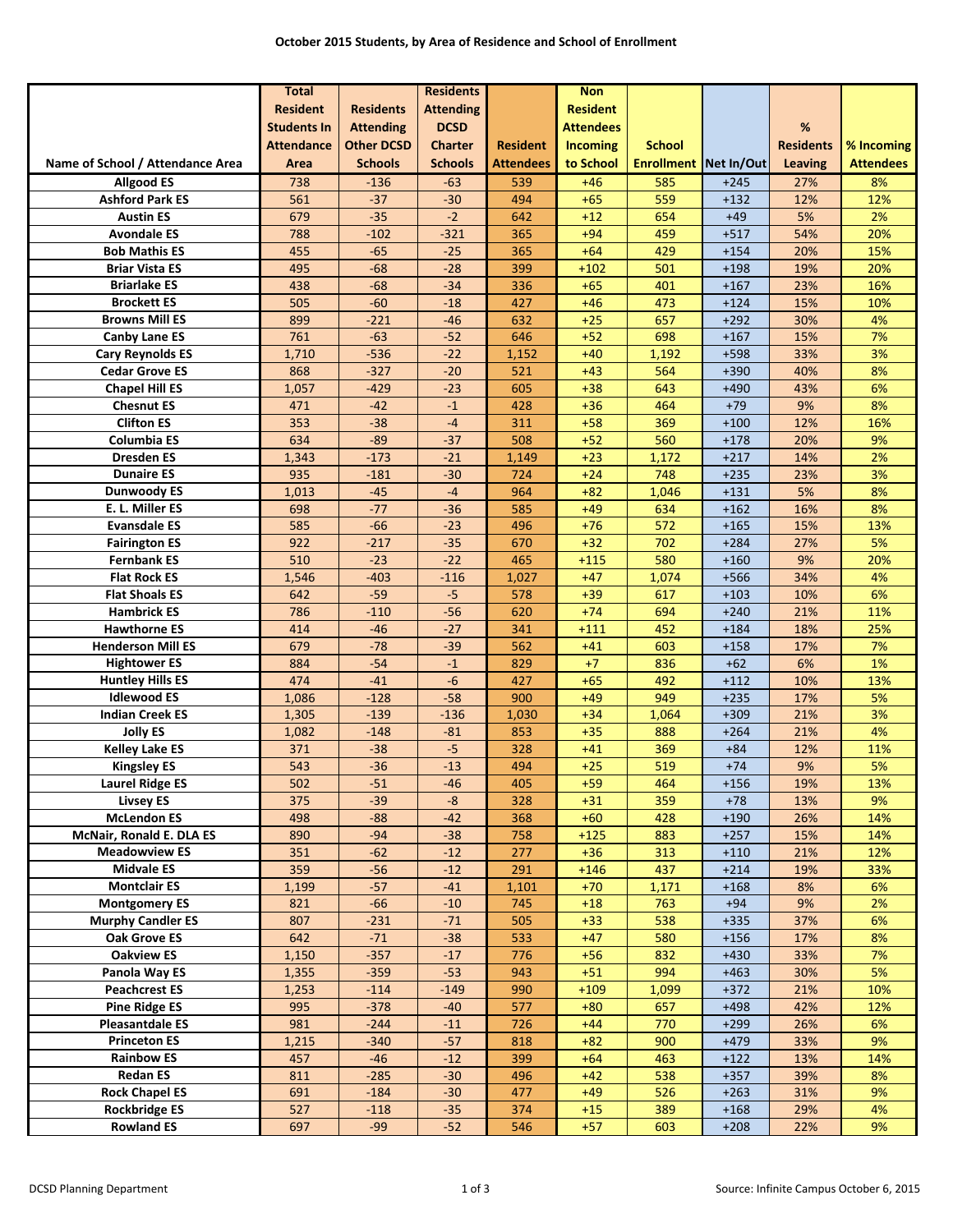|                                                              | <b>Total</b>                 |                              | <b>Residents</b>             |                              | <b>Non</b>       |                              |                  |                  |                  |
|--------------------------------------------------------------|------------------------------|------------------------------|------------------------------|------------------------------|------------------|------------------------------|------------------|------------------|------------------|
|                                                              | <b>Resident</b>              | <b>Residents</b>             | <b>Attending</b>             |                              | <b>Resident</b>  |                              |                  |                  |                  |
|                                                              | <b>Students In</b>           | <b>Attending</b>             | <b>DCSD</b>                  |                              | <b>Attendees</b> |                              |                  | %                |                  |
|                                                              | <b>Attendance</b>            | <b>Other DCSD</b>            | <b>Charter</b>               | <b>Resident</b>              | <b>Incoming</b>  | <b>School</b>                |                  | <b>Residents</b> | % Incoming       |
| Name of School / Attendance Area                             | Area                         | <b>Schools</b>               | <b>Schools</b>               | <b>Attendees</b>             | to School        | <b>Enrollment</b> Net In/Out |                  | <b>Leaving</b>   | <b>Attendees</b> |
| <b>Sagamore Hills ES</b>                                     | 427                          | $-51$                        | $-35$                        | 341                          | $+34$            | 375                          | $+120$           | 20%              | 9%               |
| <b>Shadow Rock ES</b>                                        | 881                          | $-215$                       | $-42$                        | 624                          | $+35$            | 659                          | $+292$           | 29%              | 5%               |
| <b>Smoke Rise ES</b>                                         | 437                          | $-56$                        | $-32$                        | 349                          | $+56$            | 405                          | $+144$           | 20%              | 14%              |
| <b>Snapfinger ES</b>                                         | 905                          | $-104$                       | $-58$                        | 743                          | $+31$            | 774                          | $+193$           | 18%              | 4%               |
| <b>Stone Mill ES</b>                                         | 685                          | $-69$                        | $-27$                        | 589                          | $+25$            | 614                          | $+121$           | 14%              | 4%               |
| <b>Stone Mountain ES</b>                                     | 610                          | $-62$                        | $-20$                        | 528                          | $+37$            | 565                          | $+119$           | 13%              | 7%               |
| <b>Stoneview ES</b>                                          | 1,191                        | $-252$                       | $-58$                        | 881                          | $+42$            | 923                          | $+352$           | 26%              | 5%               |
| <b>Toney ES</b>                                              | 458                          | $-56$                        | $-16$                        | 386                          | $+24$            | 410                          | $+96$            | 16%              | 6%               |
| <b>Vanderlyn ES</b>                                          | 737                          | $-40$                        | $-2$                         | 695                          | $+17$            | 712                          | $+59$            | 6%               | 2%               |
| <b>Woodridge ES</b>                                          | 773                          | $-184$                       | $-67$                        | 522                          | $+20$            | 542                          | $+271$           | 32%              | 4%               |
| <b>Woodward ES</b>                                           | 1,160                        | $-100$                       | $-29$                        | 1,031                        | $+14$            | 1,045                        | $+143$           | 11%              | 1%               |
| Dekalb ES of the Arts                                        | $\boldsymbol{0}$             | $\mathbf{0}$                 | $\mathbf{0}$                 | $\mathbf{0}$                 | $+550$           | 550                          | $+550$           | 0%               | 100%             |
| <b>Wadsworth Magnet</b>                                      | $\overline{0}$               | $\overline{0}$               | $\overline{0}$               | $\mathbf{0}$                 | $+235$           | 235                          | $+235$           | 0%               | 100%             |
| <b>Narvie J. Harris Theme ES</b>                             | $\mathbf{0}$                 | $\mathbf{0}$                 | $\overline{0}$               | $\mathbf{0}$                 | $+857$           | 857                          | $+857$           | 0%               | 100%             |
| <b>Kittredge Magnet</b>                                      | $\overline{0}$               | $\mathbf{0}$                 | $\overline{0}$               | $\mathbf{0}$                 | $+481$           | 481                          | $+481$           | 0%               | 100%             |
| <b>Marbut Theme ES</b><br><b>Oakcliff Theme ES</b>           | $\mathbf{0}$                 | $\mathbf{0}$                 | $\overline{0}$               | $\mathbf{0}$                 | $+740$           | 740                          | $+740$<br>$+740$ | 0%               | 100%<br>100%     |
|                                                              | $\mathbf{0}$<br>$\mathbf{0}$ | $\mathbf{0}$<br>$\mathbf{0}$ | $\mathbf{0}$<br>$\mathbf{0}$ | $\mathbf{0}$<br>$\mathbf{0}$ | $+740$           | 740<br>702                   | $+702$           | 0%<br>0%         |                  |
| Bouie, Edward L. Sr. Theme ES<br><b>Robert Shaw Theme ES</b> | $\mathbf{0}$                 | $\mathbf{0}$                 | $\mathbf{0}$                 | $\mathbf{0}$                 | $+702$<br>$+484$ | 484                          | $+484$           | 0%               | 100%<br>100%     |
| <b>Wynbrooke Theme ES</b>                                    | $\overline{0}$               | $\mathbf{0}$                 | $\overline{0}$               | $\mathbf{0}$                 | $+773$           | 773                          |                  | 0%               | 100%             |
| <b>Bethune, Mary McLeod MS</b>                               | 1,029                        | $-157$                       | $-66$                        | 806                          | $+34$            | 840                          | $+773$<br>$+257$ | 22%              | 4%               |
| <b>Cedar Grove MS</b>                                        | 956                          | $-198$                       | $-20$                        | 738                          | $+48$            | 786                          | $+266$           | 23%              | 6%               |
| <b>Chamblee MS</b>                                           | 703                          | $-49$                        | $-11$                        | 643                          | $+291$           | 934                          | $+351$           | 9%               | 31%              |
| <b>Chapel Hill MS</b>                                        | 745                          | $-111$                       | $-25$                        | 609                          | $+173$           | 782                          | $+309$           | 18%              | 22%              |
| Columbia MS                                                  | 890                          | $-87$                        | $-22$                        | 781                          | $+131$           | 912                          | $+240$           | 12%              | 14%              |
| <b>Druid Hills MS</b>                                        | 970                          | $-87$                        | $-111$                       | 772                          | $+135$           | 907                          | $+333$           | 20%              | 15%              |
| <b>Freedom MS</b>                                            | 1,491                        | $-294$                       | $-51$                        | 1,146                        | $+40$            | 1,186                        | $+385$           | 23%              | 3%               |
| <b>Henderson MS</b>                                          | 1,802                        | $-188$                       | $-44$                        | 1,570                        | $+39$            | 1,609                        | $+271$           | 13%              | 2%               |
| <b>Lithonia MS</b>                                           | 1,427                        | $-300$                       | $-85$                        | 1,042                        | $+22$            | 1,064                        | $+407$           | 27%              | 2%               |
| McNair, Ronald E. MS                                         | 820                          | $-151$                       | $-15$                        | 654                          | $+18$            | 672                          | $+184$           | 20%              | 3%               |
| <b>Miller Grove MS</b>                                       | 1,113                        | $-171$                       | $-48$                        | 894                          | $+62$            | 956                          | $+281$           | 20%              | 6%               |
| <b>Peachtree MS</b>                                          | 1,553                        | $-114$                       | $-17$                        | 1,422                        | $+56$            | 1,478                        | $+187$           | 8%               | 4%               |
| <b>Redan MS</b>                                              | 929                          | $-191$                       | $-38$                        | 700                          | $+29$            | 729                          | $+258$           | 25%              | 4%               |
| <b>Salem MS</b>                                              | 1,442                        | $-330$                       | $-88$                        | 1,024                        | $+27$            | 1,051                        | $+445$           | 29%              | 3%               |
| Sequoyah MS                                                  | 1,804                        | $-154$                       | $-234$                       | 1,416                        | $+25$            | 1,441                        | $+413$           | 22%              | 2%               |
| <b>Stephenson MS</b>                                         | 1,212                        | $-217$                       | $-56$                        | 939                          | $+77$            | 1,016                        | $+350$           | 23%              | 8%               |
| <b>Stone Mountain MS</b>                                     | 1,096                        | $-174$                       | $-40$                        | 882                          | $+53$            | 935                          | $+267$           | 20%              | 6%               |
| <b>Tucker MS</b>                                             | 1,190                        | $-135$                       | $-33$                        | 1,022                        | $+198$           | 1,220                        | $+366$           | 14%              | 16%              |
| <b>Champion Theme MS</b>                                     | $\overline{0}$               | $\mathbf{0}$                 | $\mathbf{0}$                 | $\mathbf{0}$                 | $+796$           | 796                          | $+796$           | 0%               | 100%             |
| <b>Cedar Grove HS</b>                                        | 1,331                        | $-278$                       | $-39$                        | 1,014                        | $+78$            | 1,092                        | $+395$           | 24%              | 7%               |
| <b>Chamblee HS</b>                                           | 765                          | $-39$                        | $-3$                         | 723                          | $+645$           | 1,368                        | $+687$           | 5%               | 47%              |
| <b>Clarkston HS</b>                                          | 1,917                        | $-364$                       | $-5$                         | 1,548                        | $+69$            | 1,617                        | $+438$           | 19%              | 4%               |
| Columbia HS                                                  | 1,266                        | $-198$                       | $-17$                        | 1,051                        | $+165$           | 1,216                        | $+380$           | 17%              | 14%              |
| <b>Cross Keys HS</b>                                         | 1,606                        | $-154$                       | $-1$                         | 1,451                        | $+35$            | 1,486                        | $+190$           | 10%              | 2%               |
| <b>Druid Hills HS</b>                                        | 1,338                        | $-140$                       | $-16$                        | 1,182                        | $+92$            | 1,274                        | $+248$           | 12%              | 7%               |
| Dunwoody HS                                                  | 1,771                        | $-108$                       | $-1$                         | 1,662                        | $+35$            | 1,697                        | $+144$           | 6%               | 2%               |
| Lakeside HS                                                  | 2,304                        | $-251$                       | $-11$                        | 2,042                        | $+81$            | 2,123                        | $+343$           | 11%              | 4%               |
| Lithonia HS                                                  | 1,921                        | $-569$                       | $-10$                        | 1,342                        | $+65$            | 1,407                        | $+644$           | 30%              | 5%               |
| Martin Luther King, Jr. HS                                   | 2,226                        | $-598$                       | $-50$                        | 1,578                        | $+80$            | 1,658                        | $+728$           | 29%              | 5%               |
| McNair, Ronald E. HS                                         | 1,003                        | $-214$                       | $-10$                        | 779                          | $+12$            | 791                          | $+236$           | 22%              | 2%               |
| <b>Miller Grove HS</b>                                       | 1,638                        | $-298$                       | $-7$                         | 1,333                        | $+167$           | 1,500                        | $+472$           | 19%              | 11%              |
| <b>Redan HS</b>                                              | 1,374                        | $-396$                       | $-5$                         | 973                          | $+51$            | 1,024                        | $+452$           | 29%              | 5%               |
| <b>Southwest DeKalb HS</b>                                   | 1,231                        | $-221$                       | $-13$                        | 997                          | $+233$           | 1,230                        | $+467$           | 19%              | 19%              |
| <b>Stephenson HS</b>                                         | 1,837                        | $-340$                       | $-3$                         | 1,494                        | $+119$           | 1,613                        | $+462$           | 19%              | 7%               |
| <b>Stone Mountain HS</b>                                     | 1,235                        | $-280$                       | $-3$                         | 952                          | $+58$            | 1,010                        | $+341$           | 23%              | 6%               |
| <b>Towers HS</b>                                             | 1,221                        | $-330$                       | $-6$                         | 885                          | $+87$            | 972                          | $+423$           | 28%              | 9%               |